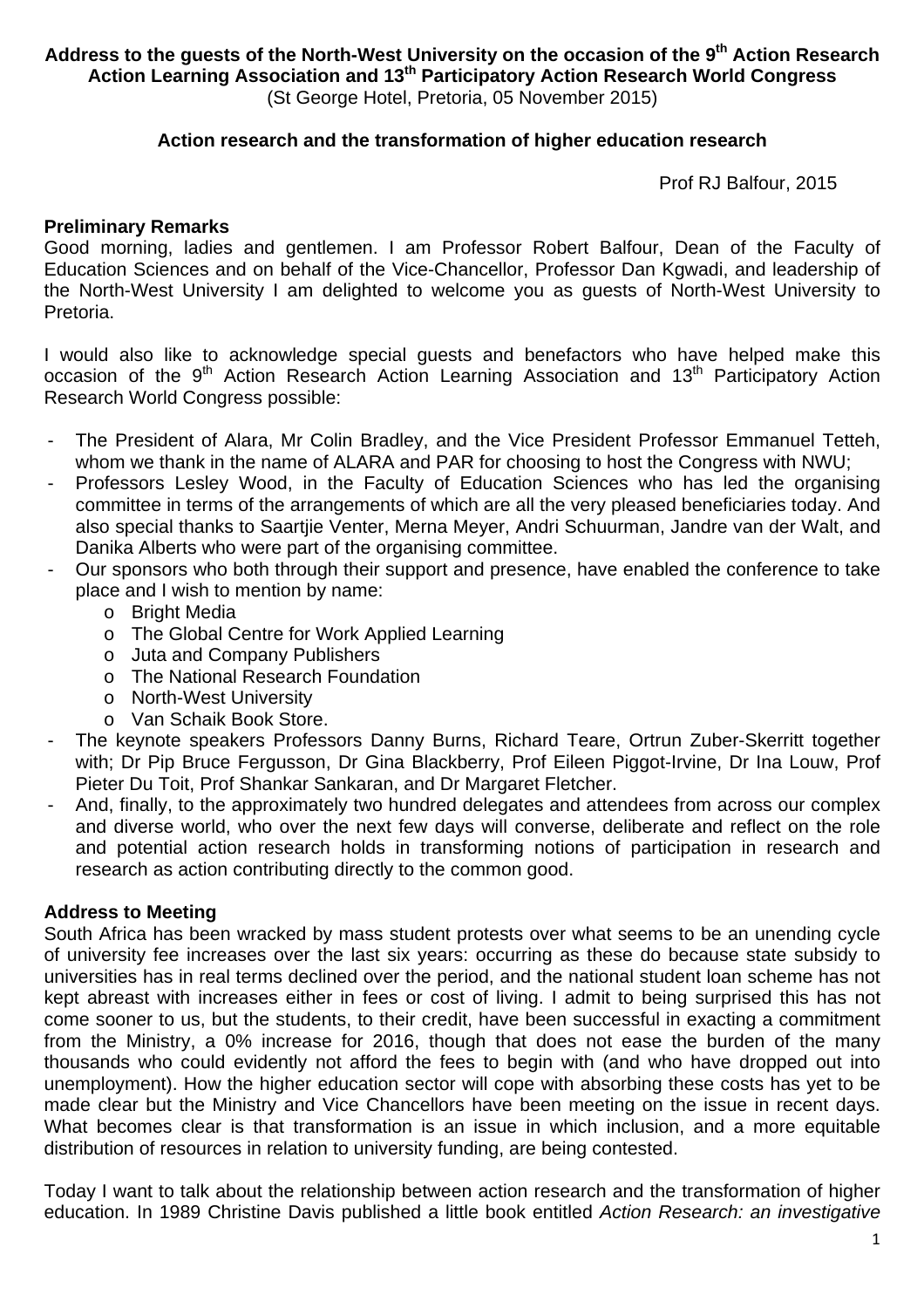*approach* in which, drawing from her experience of working with the South Australian Education Department, she showed how teachers could use action research not only to become researchers, but indeed co-developers of research about learning with children, and about their own professional practices as teachers in relation to children. Davis's work spoke directly to the relationship between action research action learning. From even earlier than this the links between action research and critical theory were articulated by the likes of Peter McLaren who also in 1989 claimed that it enabled "researchers to see the classroom not only as an arena of indoctrination or the site of instruction, but also as a cultural terrain that promotes student empowerment and self-transformation" (McLaren, 1989, 167).

In these and the plethora of writings by scholars, there comes together, through action research scholarship, other relationships: for example, that between justice and equality (now normative within the area called social justice education), subject positioning and power (also a normative area of focus in feminist and post-colonial scholarship), and class and culture (part now of the sociology of education). With its modest beginnings in the aspirations of teachers and social workers to research real-world experience and practice in ways that included and enabled participation, action research and action learning has become the single most transformative movement in higher education research within the last three decades. And, precisely because reflection is an integral part of the action research process, the impact on learning through reflection, and learning to reflect has changed our very notions of thinking.

Thinking, as no longer the reflection on knowledge provided, but rather on knowledge construction and arising from an awareness of constructivist insights also, knowledge discovery. If we were to describe action research and action learning in the language of transformation, then surely we could agree that the attention paid through this methodology and learning approach, serves to raise consciousness and awareness of the self and other in the teaching learning space, as coconstructors of identity, role, and process.

Because knowledge creation changes how we understand the world, and change is based on our advances with knowledge, transformation is about valuing people equally in the processes of change. Transformation is not only about how we change, but how we strive to value difference as part of that change process: and action research emancipates the primary activity of a university from the hands only of those among us who are professed, to share with the many outside these walls who crave, yearn indeed demand insight arising from their own understanding of power and action, reflection and learning whether in schools, universities or communities.

I began by describing student protests at South African higher education campuses. These protests have only been about fees. Earlier in the year there were protests about gender oppression, success in studies, language and belonging(see Bernado, 2015 and Petersen, 2015). The range and frequency in 2015 of protest action suggest a lively degree of responsiveness by students and academics to issues affecting the transformation of higher education as a whole: that responsiveness occurs as a result of consciousness of the deepening inequality (Soudien, 2008) in a world where the discourse of participation, access and transformation sit in uneasy tension with socio-economic and political processes devoted not to equality or the common good, but to realising neo imperial and neo-liberal agendas, in which exclusion rather than inclusion, marginalisation rather than participation, and silencing rather than listening are the order the day. To be sure, students do not demonstrate only about student issues, but rather in relation to a range of issues in communities which have community relevance and affect the relative stability and seclusion of the university setting. Thus what action research has further enabled researchers to do is to move beyond the epistemological confines of their disciplines and institutional hierarchies to the world to which they have a responsibility as people galvanised by a need for emancipation arising from insight and action. This somewhat revolutionary language is encapsulated by Prawatt (1991, 739) who defines two types of empowerment or emancipation: that which is epistemological in which thinking processes or skills are the focus, and then to political empowerment in which alternative discourse creation (for example, feminism) serves to disrupt the very language of power and coercion (744).